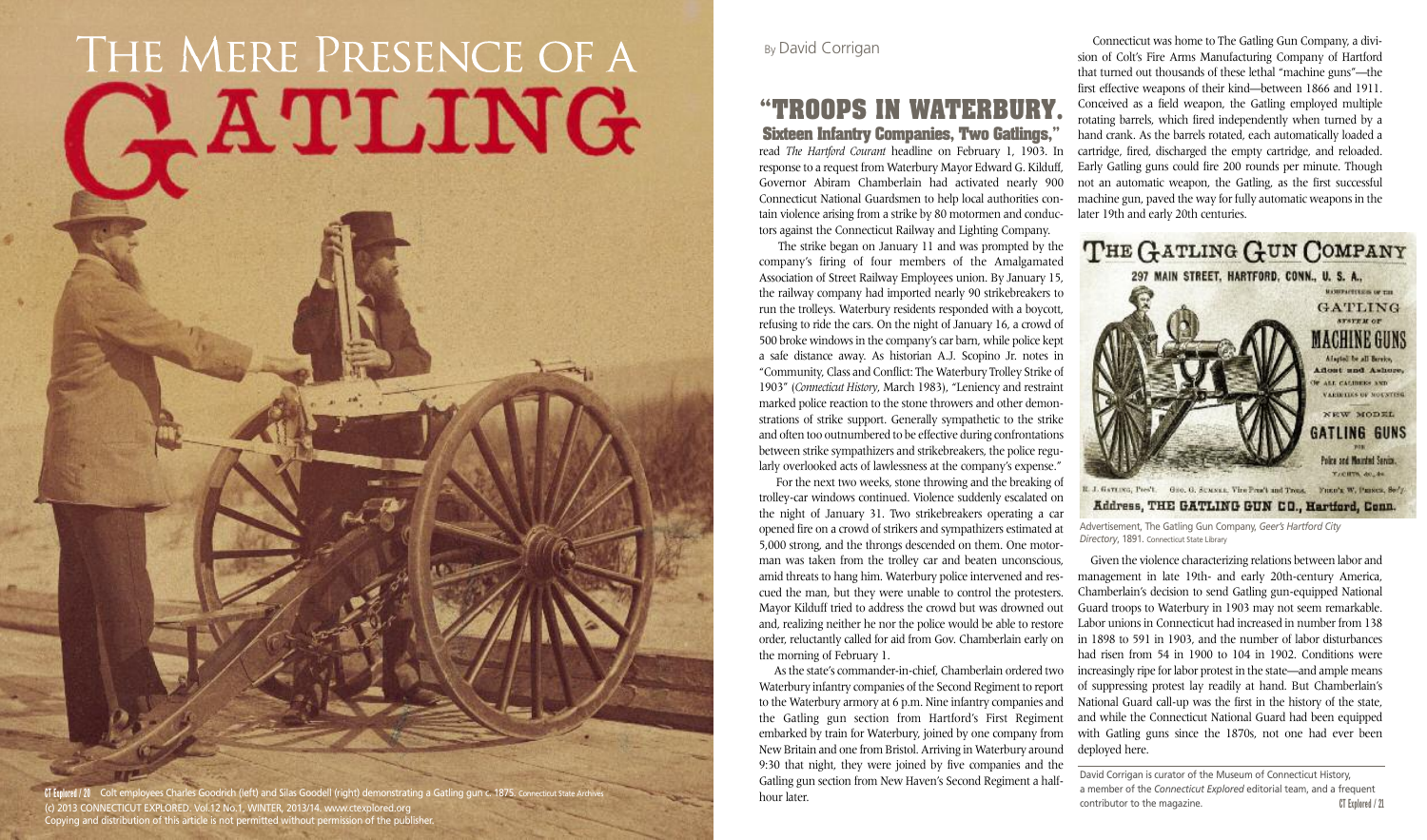Nor would they be deployed on this occasion. On February 3, *The Courant* reported that the *New York Journal* "had it that (the) machine guns were trained for action—that (the) railroad company may try to break (the) strike." But *The Courant* tersely reported, "The machine guns are in the armory basement." And there they stayed during the Guard's four-day deployment.

Chamberlain's motives in dispatching the National Guardsmen and the Gatling guns to Waterbury did not include supporting the railway company and its strikebreakers; he was trying to keep the peace. He explained to *The Courant*: "The mayor thought we had sent more troops than necessary but I told him I

didn't think so. When it came up to the state to act I proposed to do so in a way that would have a strong moral effect. While we didn't send the troops there to kill anyone it would have been uselessto send a company ortwo there." *The Courant* also reported, "The governor's desire was that there should be ample number to settle matters as quickly as possible and to show the power of the state." (*The Hartford Courant*, February 3, 1903)

Historian Julia Keller, in *Mr. Gatling's Terrible Marvel* (Penguin Books, 2008), has written about the cultural significance of the Gatling gun. "Gatling guns," she notes, "were a coolly efficient way of demonstrating that the men in charge meant business. Even if it wasn't fired, a Gatling gun made a powerful statement…. (It) was like a 'Beware of Dog' notice. It made potential troublemakers hesitate, then back away…. [The guns were seen] as menacing symbols, as icons of sheer destructive ferocity, even if they just sat there."

The symbolic power of the Gatling gun became evident early in its history. In July 1863, at the height of the Civil War Draft Riots in New York City, Henry Jarvis Raymond, a founder and owner of *The New York Times* and a supporter of President Lincoln and the Conscription Act passed in March of that year, mounted three Gatling guns in windows and on the roof of the newspaper's office to deter rioters from attacking the building. According to Keller "…it was not only military men but also police officers and wealthy private citizens who desired (Gatling guns). By the 1870s, mine owners and railroad tycoons had discovered that Gatling guns came in handy for keeping discontented workersin line…."

The Gatling Gun Company marketed its product accordingly. During the Railroad Strike of 1877, which engulfed western Pennsylvania and the Midwest, Edgar T. Welles, son of Glastonbury native and former Secretary of the Navy Gideon

Welles and the manager of the Gatling Gun Company, wrote to John W. Garrett, president of the Baltimore and Ohio Railroad Company, which was a primary target of striking workers:

The recent riotous disturbances throughout the country have shown the necessity of preparation by such confrontations as the one over which you preside, to meet violence by superior force and skill. The calls made upon us during the existence of the riots were too sudden to be promptly met, and we have the honor to suggest that you strengthen yourselves now against such emergencies in the future, by providing yourselves with Gatling guns. The reputation, character and effectiveness of the gun, are too well known to be repeated. Four or five men only are required to operate it, and one Gatling with a full supply of ammunition, can clear a street or track, and keep it clear. Hence, a few tried employees supplied with Gatlings, afford a Railroad Company a perfect means of defense within itself.

**CT Explored / 23** One reason the Gatling gun was never actually fired during a labor disturbance was the fact that many members of the National Guard were also members of labor unions or relatives of union members and thus were reluctant to fire upon fellow union members or family members. In Waterbury, Edward Maloney, one of the striking trolley men, was also a member of Waterbury's Company G, Second Regiment. He was one of the first soldiers to respond to the governor's order for his company to report to the local armory. An unidentified corporal from Company G, First Regiment was quoted as saying, "I am president of the Velvet Workers' Union of Manchester which went out on a strike last June (and) about half of my company are trolley men." (February 4 and 6, 1903) With calm restored, on February 6 the Connecticut National Guard troops left Waterbury, returned to their home armories, and were discharged from their duty. The trolley men continued their strike, with sporadic violence and waning public support. The strike finally ended on August 10, with the railway company agreeing to a 10-hour day but refusing to recognize the Amalgamated Association of Street Railway Employees union or grant a wage hike. The deployment of National Guard troops

Welles apologized that the company was unable to keep up with the demand for the guns, and his statement that a "…few tried employees…can clear a street or track, and keep it clear" is an early example of aggressive rhetoric that may have implied, but did not specify, that "tried" men actually would have to fire at striking workers to achieve their goal. Even in the most violent of 19th-century labor uprisings—The Railroad Strike of 1877, Haymarket in 1886, the Homestead Strike of 1892, and the Pullman Strike of 1894—Gatling guns, when used, were typically wheeled into place in the face of striking workers but not fired.

the perfect laborsaving device, enabling tiny forces of whites to mow down multitudes of brave but thoroughly outgunned native warriors."



members of unions in Manchester." Several other officers and men from this company, as *The Courant* reported, "met relatives while at the Brass City, some of whom were among the striking



Gatling guns manufactured by Colt's Patent Fire Arms Manufacturing Co., Hartford, c. 1876. Connecticut State Archives

Inventor Richard J. Gatling demonstrating the Model 1893 Bulldog Gatling gun designed for crowd control in urban settings. Connecticut State Archives